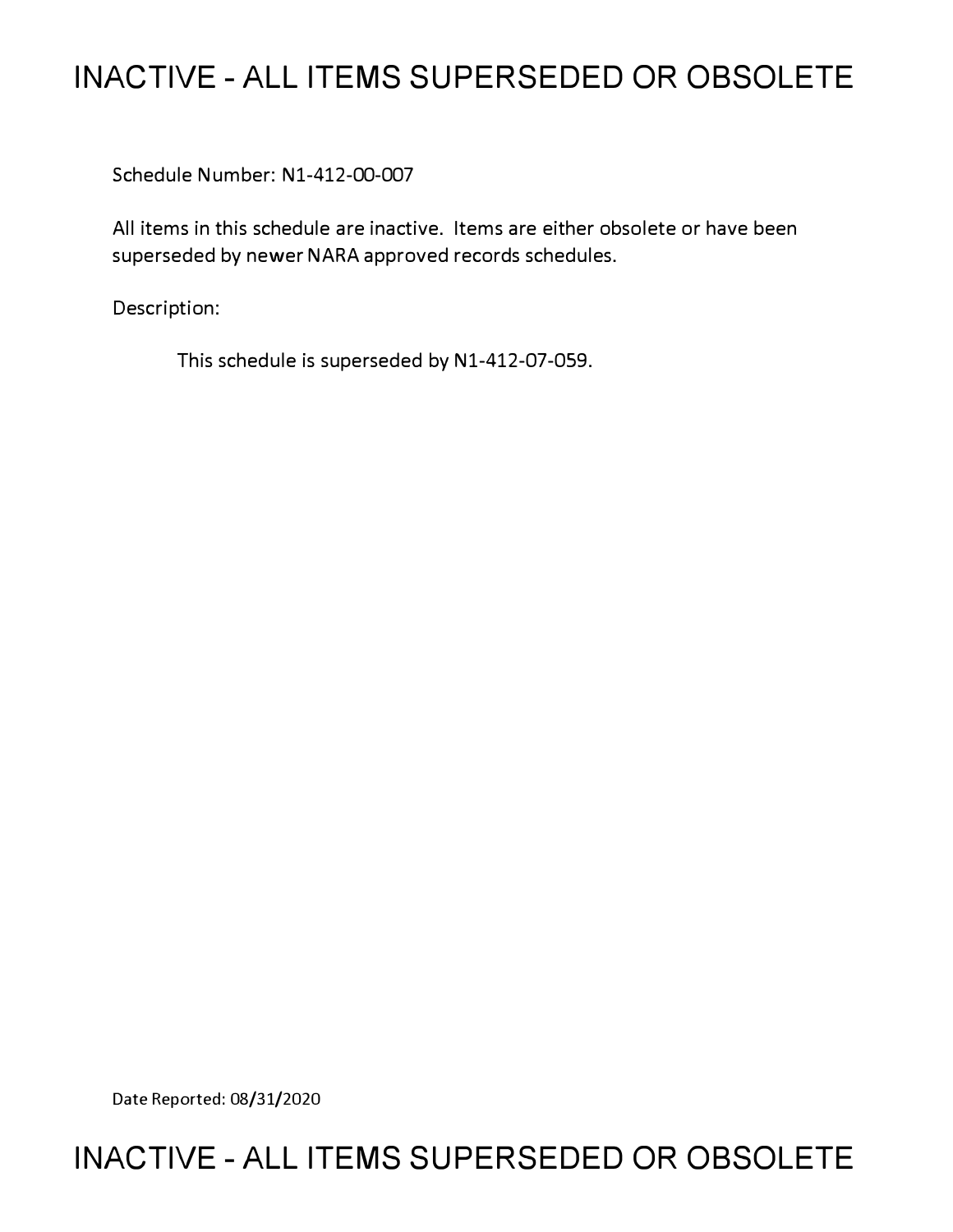|                                                     |                                                                                                                                                                                                                                                                                                                                                                                                                                                                           |                 |              |                                                                                                                              | VWI                                           |
|-----------------------------------------------------|---------------------------------------------------------------------------------------------------------------------------------------------------------------------------------------------------------------------------------------------------------------------------------------------------------------------------------------------------------------------------------------------------------------------------------------------------------------------------|-----------------|--------------|------------------------------------------------------------------------------------------------------------------------------|-----------------------------------------------|
|                                                     | <b>REQUEST FOR RECORDS DISPOSITION AUTHORITY</b>                                                                                                                                                                                                                                                                                                                                                                                                                          |                 |              | LEAVE BLANK (NARA use only)                                                                                                  |                                               |
|                                                     | (See Instructions on reverse)                                                                                                                                                                                                                                                                                                                                                                                                                                             |                 |              | <b>JOB NUMBER</b><br>$N1 - 412 - 00 - 7$                                                                                     |                                               |
|                                                     | TO: NATIONAL ARCHIVES and RECORDS ADMINISTRATION (NIR)                                                                                                                                                                                                                                                                                                                                                                                                                    |                 |              | <b>DATE RECEIVED</b>                                                                                                         |                                               |
|                                                     | WASHINGTON, DC 20408<br>1. FROM (Agency or establishment)                                                                                                                                                                                                                                                                                                                                                                                                                 |                 |              | 10.25.99<br>NOTIFICATION TO AGENCY                                                                                           |                                               |
|                                                     | U.S. Environmental Protection Agency                                                                                                                                                                                                                                                                                                                                                                                                                                      |                 |              |                                                                                                                              |                                               |
| 2. MAJOR SUBDIVISION<br>Office of Air and Radiation |                                                                                                                                                                                                                                                                                                                                                                                                                                                                           |                 |              | In accordance with the provisions of 44<br>U.S.C. 3303a the disposition request,<br>including amendments, is approved except |                                               |
| 3. MINOR SUBDIVISION                                |                                                                                                                                                                                                                                                                                                                                                                                                                                                                           |                 |              | for items that may be marked "disposition<br>not approved" or "withdrawn" in column 10.                                      |                                               |
|                                                     | Vehicle Programs and Compliance Division                                                                                                                                                                                                                                                                                                                                                                                                                                  |                 |              |                                                                                                                              |                                               |
|                                                     | 4. NAME OF PERSON WITH WHOM TO CONFER                                                                                                                                                                                                                                                                                                                                                                                                                                     | 5. TELEPHONE    |              | <b>DATE</b>                                                                                                                  | <b>ARCH MIST OF THE UNITED STATES</b>         |
| Rachel Van Wingen                                   |                                                                                                                                                                                                                                                                                                                                                                                                                                                                           | 202-260-9709    |              | $3 - 27 - 01$                                                                                                                |                                               |
| <b>6. AGENCY CERTIFICATION</b>                      |                                                                                                                                                                                                                                                                                                                                                                                                                                                                           |                 |              |                                                                                                                              |                                               |
| Agencies,                                           | I hereby certify that I am authorized to act for this agency in matters pertaining to the disposition of its records<br>and that the records proposed for disposal on the attached $\frac{3}{2}$ page(s) are not now needed for the business<br>of this agency or will not be needed after the retention periods specified; and that written concurrence from<br>the General Accounting Office, under the provisions of Title 8 of the GAO Manual for Guidance of Federal |                 |              |                                                                                                                              |                                               |
|                                                     | is not required;                                                                                                                                                                                                                                                                                                                                                                                                                                                          | is attached; or |              | has been requested.                                                                                                          |                                               |
| <b>DATE</b>                                         | SIGNATURE OF AGENCY RERRESENTATIVE<br>Kurvu<br>Techix                                                                                                                                                                                                                                                                                                                                                                                                                     |                 | <b>TITLE</b> |                                                                                                                              |                                               |
| 10/25/1999                                          | Rachel Van Wingen                                                                                                                                                                                                                                                                                                                                                                                                                                                         |                 |              | Agency Records Officer                                                                                                       |                                               |
| 7 <sub>1</sub><br><b>ITEM</b><br>NO.                | 8. DESCRIPTION OF ITEM AND PROPOSED DISPOSITION                                                                                                                                                                                                                                                                                                                                                                                                                           |                 |              | 9. GRS OR<br><b>SUPERSEDED</b><br><b>JOB CITATION</b>                                                                        | 10. ACTION<br><b>TAKEN (NARA</b><br>USE ONLY) |
|                                                     | See attached U.S. EPA Records Schedule 101                                                                                                                                                                                                                                                                                                                                                                                                                                |                 |              |                                                                                                                              |                                               |
| 115-109                                             | NSN 7540-00-634-4064<br>PREVIOUS EDITION NOT USABLE                                                                                                                                                                                                                                                                                                                                                                                                                       |                 |              |                                                                                                                              | STANDARD FORM 115 (REV. 3-91)                 |

| Agency-MUMD-NR |  |
|----------------|--|
|----------------|--|

e)<br>N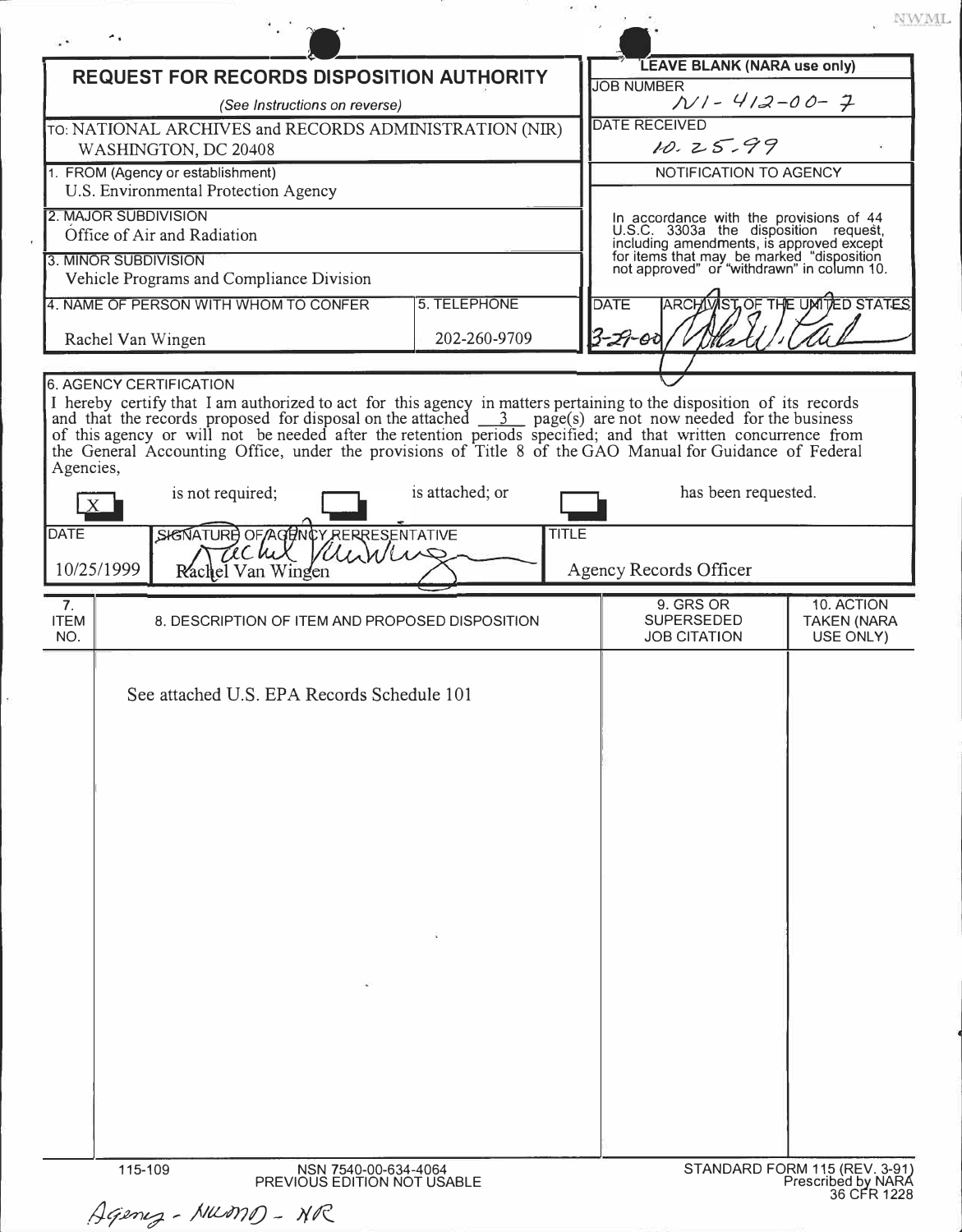## NWML

## **DRAFT OF 12/9/99**

## **U.S. EPA RECORDS SCHEDULE**

**1) SERIES TITLE:** Imported Nonconforming Motor Vehicle Case Files

**PROGRAM:** Air

**EPA SERIES NO:** 101

**AGENCY FILE CODE:** AIRP 101

**NARA DISPOSAL AUTHORITY:** Nl-412-00-7

r, S

**APPLICABILITY:** Headquarters

#### *IDENTIFYING INFORMATION:*

**DESCRIPTION:** Includes: Forms 3520-1, -8, -9, -14, and -15 and related letters, entry documents, affidavits, invoices, photographs, records describing modifications to vehicles/engine, and certifying conformity to EPA standards, and Agency decisions.

a. Paper and electronic records;

b. Microfilm records;

c. Electronic versions created by electronic mail and word processing applications.

**ARRANGEMENT:** Arranged numerically by vehicle case number.

Case files

**TYPE OF RECORDS: SPECIFIC RESTRICTIONS:** 

**MEDIUM: VITAL RECORDS:**  Paper, photographs, microfilm, electronic

**FUNCTIONS SUPPORTED:**  Program operations

**SPECIFIC LEGAL REQUIREMENTS:**  Clean Air Act as amended, Sections 203-208 and 301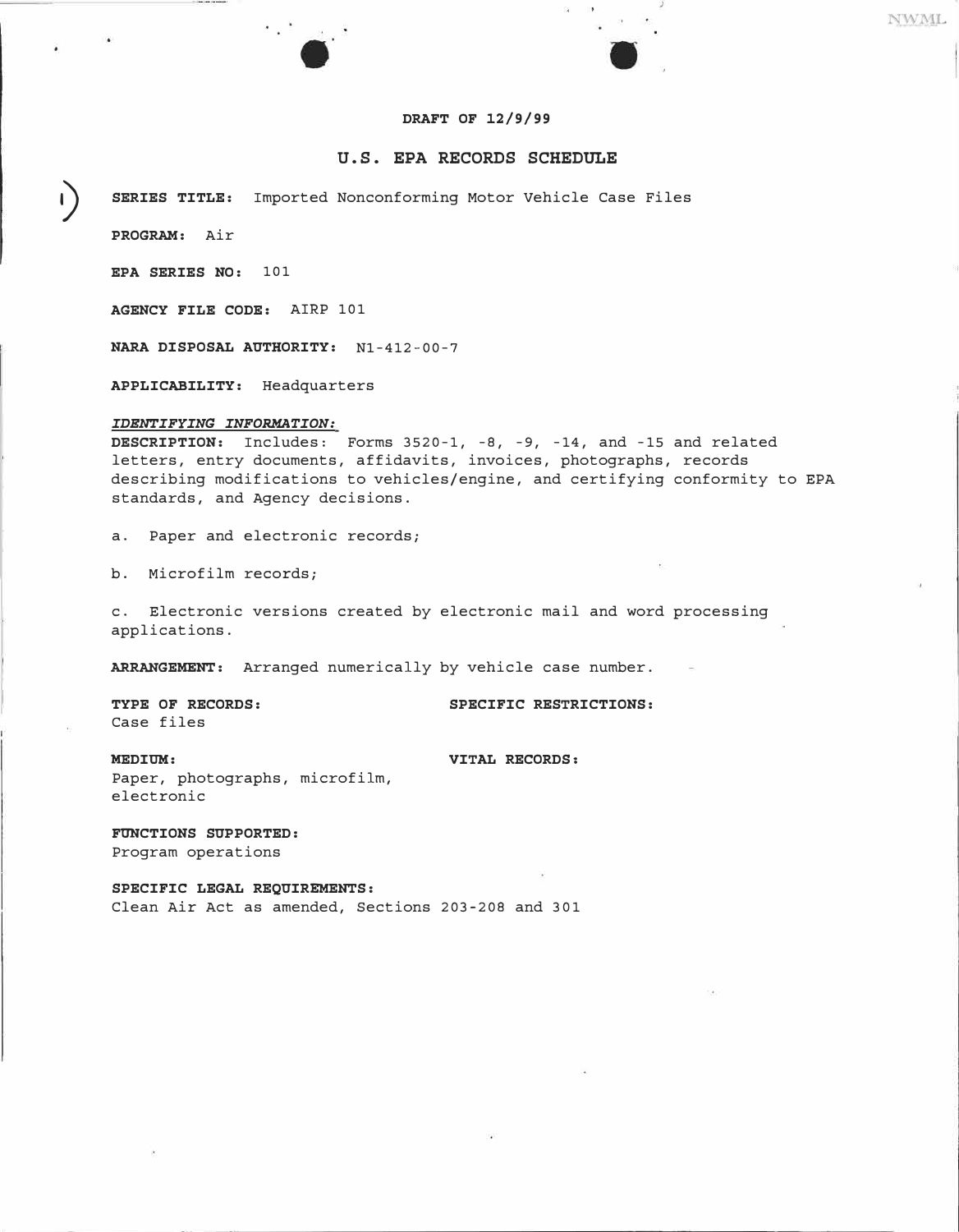#### *EPA SERIES NO. 101*

*FINAL DISPOSITION:* 

Disposable

*DISPOSITION INFORMATION:* 

*TRANSFER TO FRC PERMITTED:* 

*No* 

**NWML** 

#### *FILE BREAK INSTRUCTIONS:*

a and b. Break file following Agency decision.

c. See Disposition Instructions.

#### *DISPOSITION INSTRUCTIONS:*

a. Keep inactive materials in office 5 years after file break, then destroy.

b. Destroy paper copies upon completion of quality assurance check of microform. Destroy microform 5 years after file break.

c. Delete when record copy is generated.

### *APPLICATION GUIDANCE:*

*REASONS FOR DISPOSITION:* Retention has been revised to 5 years because of reduced need for the information contained in the records. Program has been changed. to allow imported vehicle owners to obtain title by other means.

*AGENCY-WIDE GUIDANCE:* Records containing personal information such as addresses and telephone numbers should be shredded at the end of their approved retention period to protect confidentiality.

If paper records are converted to microfilm, see 36 CFR 1230. 10 and 1230.20 for microfilm �tandards.

*PROGRAM OFFICE GUIDANCE/ DESCRIPTIVE INFORMATION:* 

| CUSTODIAL INFORMATION:                                   |                                |  |  |
|----------------------------------------------------------|--------------------------------|--|--|
| CONTROLLING UNIT:                                        | CONTACT POINT:                 |  |  |
| <b>Name:</b> Vehicle Programs &<br>Compliance Div.       | Name: Leonard Lazarus          |  |  |
| Location: Judiciary Square                               | Mail Code: 6405-J              |  |  |
| Inclusive Dates: 1982 -                                  | <b>Telephone:</b> 202-564-9281 |  |  |
| Volume on Hand (Feet): ca 400 cu.ft Office: Imports Team |                                |  |  |
| Annual Accumulation: 20 cu.ft.<br>(feet or inches)       | Room:                          |  |  |